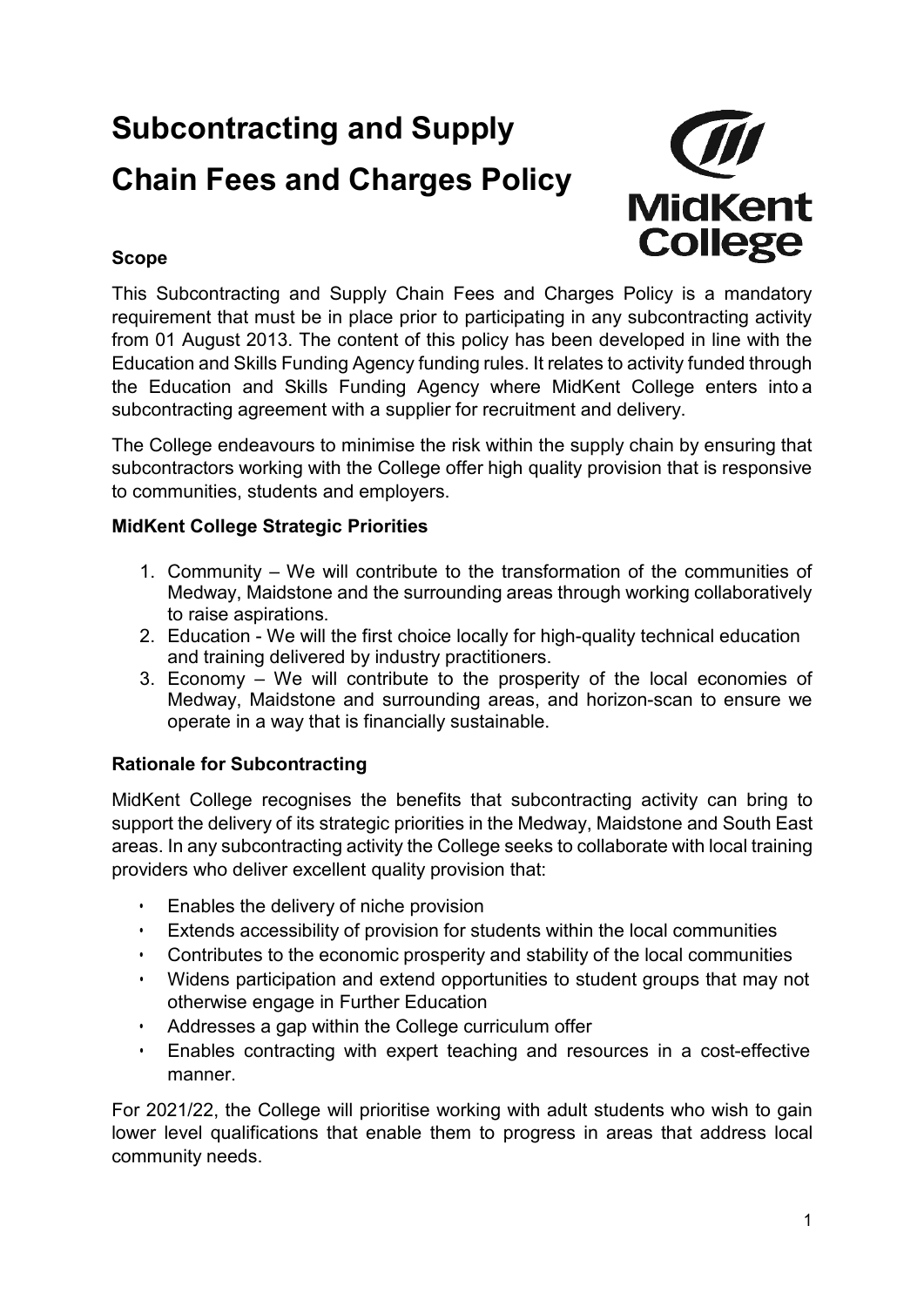## **Approval Process**

The College identifies its needs for subcontractors during the annual Business Planning process. There is also an annual review of sub-contracting that results in final Governing Body approval of planned activity for the succeeding academic year.

In response to opportunities, there may be an additional requirement for in-year subcontracting with new partners or contract increases with existing subcontractors and in this case, approval is dependent on the value of the new contract or increase to an existing one. The College sources suitable providers for the provision sought through a range of possible routes, including reviewing the capability of existing providers and those providers that request a sub-contract. All new subcontractor requests are subject to a full due diligence process.

The College recognises the Education and Skills Funding Agency requirement to ensure that the volume of subcontracting is significantly reduced across the sector. This requirement will be fully considered, and appropriate approval sought before any new subcontracting activity is established.

## **Due Diligence**

A comprehensive due diligence process for potential all new partners is undertaken that includes a review of the following evidence:

- Statutory accounts and company credit checks via Companies House
- Quality information, including Inspection Reports if available and historic achievement rates
- Evidence of Awarding Body status, including sanctions
- CVs for staff
- An overview of other subcontract values and prime contractors for each funding stream
- Declarations of conflicts of interest

This process ensures that the selection of subcontractors is in line with the Colleges Vision, Mission and Values.

The due diligence process is reviewed on an annual basis with subcontractors and is undertaken prior to commencing delivery on any new contract.

Any amendments to the subcontractor declarations will be reported to the relevant funding agency accordingly.

## **Fees and Payments**

MidKent College charges a management fee of between 15% and 20% which is payable against the funding earned.

The management fee enables the College to provide full support which includes:

The management fee enables the College to provide full support which includes:

• Preparation of all subcontract documentation and processes (1%)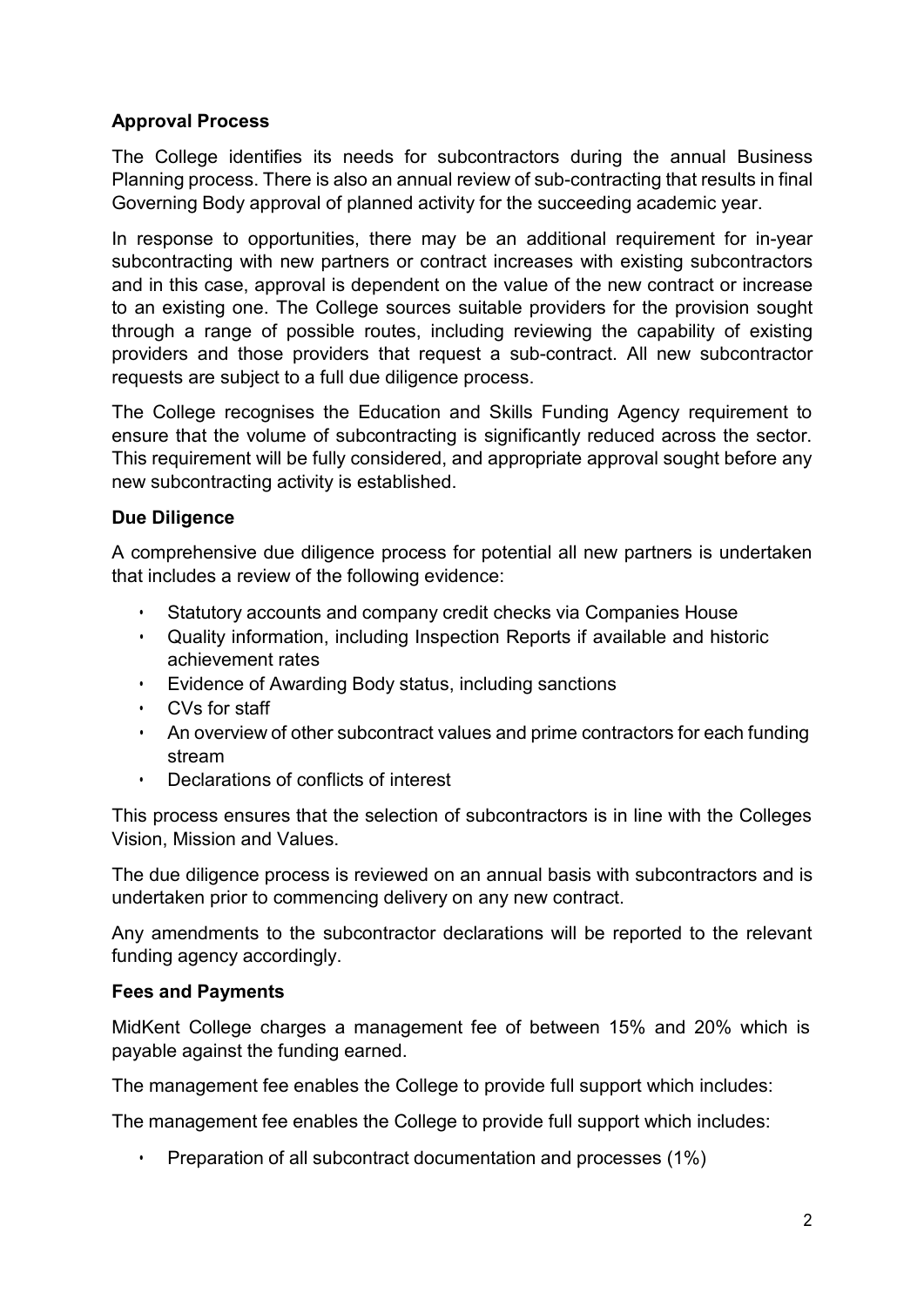- A dedicated Quality Co-ordinator that is available to provide support and guidance and undertake monthly site visits (1%)
- Additional support required for compliance issues (1%)
- Additional support for quality improvement issues (1%)
- Help to complete the Self-Assessment Report (SAR) and Quality Improvement Plan (QIP) that feeds into the wider College SAR and identifies areas of effective practice and areas for improvement (1%)

Services provided by the College:

- Course set-up in College system (1%)
- Up to 100% compliance checks (5%)
- 100% data entry on to college student record system (5%)
- Preparation of funding submissions (1%)
- Preparation of monthly financial reports (1%)
- Access to the whole College CPD programme that includes opportunities for subcontractor's staff to develop new course materials, improve teaching and learning practice and refresh knowledge of safeguarding, EDI, funding rules and audit compliance (1%)
- Training for the observation of Teaching, Learning and Assessment to enable partner's staff to undertake observations following MidKent College policies and procedures (1%)

#### *Payment Terms - Adult Education Budget*

Payments are made on a monthly basis and are based on the funding values drawn down through the ILR returns. All student enrolment information received by the 15<sup>th</sup> of the month will be processed for the next return. Partners are informed of the amount to invoice by the  $10<sup>th</sup>$  working day of each month. The College will meet all payments within receipt of a valid invoice, supported with evidence of delivery and achievement outcomes where appropriate.

#### **Contract Management**

Contract arrangements are put in place for each subcontractor who has successfully passed due diligence to become a delivery partner. Contracts are fully compliant with the Education and Skills Funding Agency (ESFA) published sub-contracting rules. The College rigorously and regularly monitors compliance with the requirements of the contract.

MidKent College is responsible for ensuring that high quality provision is delivered by all of its subcontractors and has ultimate responsibility for the monitoring and maintenance of quality across the partnerships.

For local providers quality is monitored via termly visits per academic year to include teaching, learning and observations of all teaching staff. Each contractor is also subject to regular and in-depth quality audits and no notice lesson observations. Subcontractor meetings will be conducted three times per year to include training and policy updates. For national providers quality is monitored through regular monitoring meetings to review the quality of marked work and student existence checks.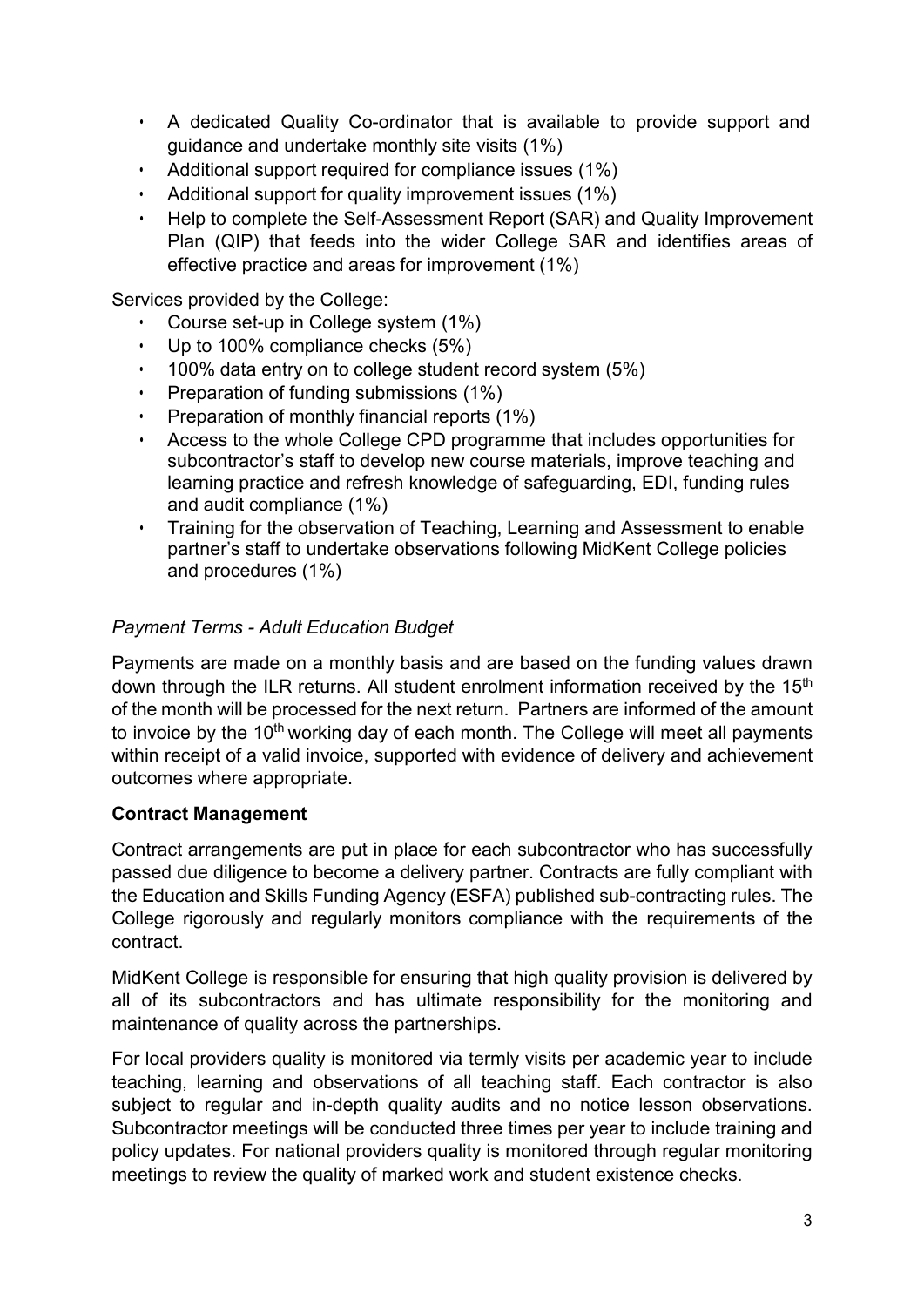The College monitors monthly retention and achievement rates and closely monitors live student lists in conjunction with each subcontractor. MidKent College also proactively supports subcontractors with improving quality of provision and sharing of good practice as well as realising emerging delivery opportunities.

The College rigorously monitors delivery against profile for each subcontractor to ensure that delivery targets are met. The College is responsible for all student data returns to its funding bodies and for student audit.

A schedule of reviews and audits will be developed for the length of the contract, which will also encompass student/employer feedback via telephone and electronic evaluation form on completion of their programme with the subcontractor. This will ensure the student has received quality delivery and support from the subcontractor.

Review meetings will identify:

- Progress of delivery and student progress
- Review of Organisational Policies and External Quality Assurance Reports
- Identification of any issues with Safeguarding, Prevent, Equality and Diversity or Health and Safety

Monitoring process of data will ensure:

- Accurate Individualised Learner Record returns
- Monitoring of targets against profiles and contract value

## **Responsibilities**

The Executive Director of Finance and Estates will ensure the satisfactory completion of the due diligence process and that all subcontractors are aware of their contractual requirements throughout delivery. The Director of Quality will ensure compliance and offer support for the life of the contract. The relevant curriculum area will provide support for the SAR processes.

# **Audits**

Regular audits will be undertaken with every subcontractor throughout the lifetime of any contract. An unsatisfactory audit may result in additional procedures being put in place for both the subcontractor and the College, or termination of the contract. Noncompliant providers will undergo intensive monitoring until satisfactory progress is made. This could involve the following:

- All compliance paperwork to be sent to the College on start and completion until quality system re-assessed
- Completion of a development plan by the subcontractor to address issues arising in quality and compliance
- No further recruitment allowed until the subcontractor has taken actions to meet compliance
- Implementation of a programme of support for the subcontractor to aid with the delivery of the development plan
- Withdrawal of contract and recovery of funding